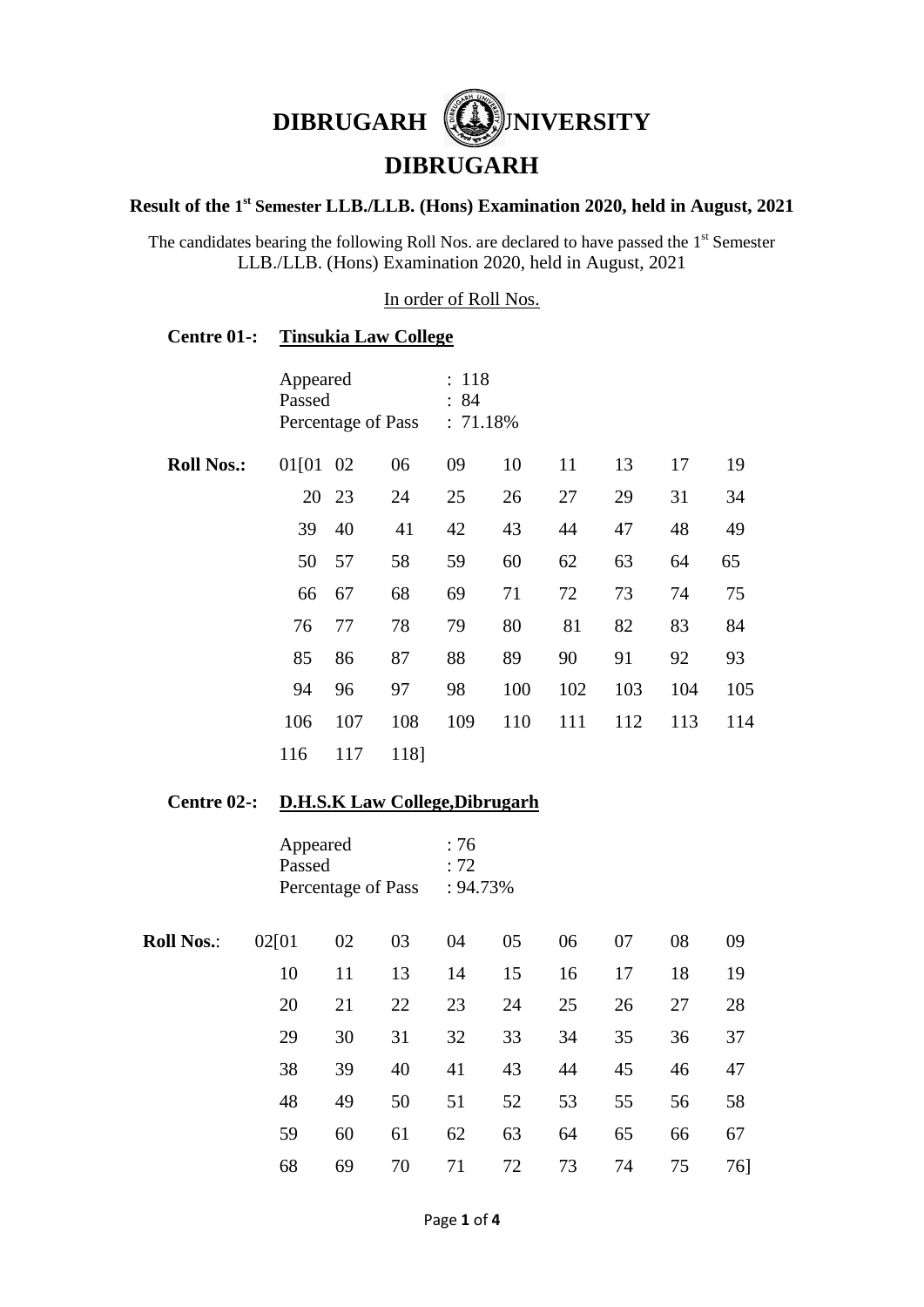| Centre 03-:       | Appeared<br>Passed                       |     |                           | Rohini Kanta Barua Law College, Dibrugarh<br>:85<br>:44 |     |         |     |     |     |    |
|-------------------|------------------------------------------|-----|---------------------------|---------------------------------------------------------|-----|---------|-----|-----|-----|----|
|                   |                                          |     | Percentage of Pass        | : 51.76%                                                |     |         |     |     |     |    |
| <b>Roll Nos.:</b> | 03[05 06                                 |     | 13                        | 15                                                      | 21  | 24      | 25  | 26  | 29  |    |
|                   | 33                                       | 34  | 37                        | 41                                                      | 43  | 44      | 45  | 46  | 47  |    |
|                   | 48                                       | 49  | 53                        | 54                                                      | 56  | 59      | 62  | 63  | 64  |    |
|                   | 65                                       | 66  | 67                        | 68                                                      | 69  | 70      | 71  | 72  | 74  |    |
|                   | 77                                       | 79  | 80                        | 81                                                      | 82  | 83      | 84  | 85] |     |    |
| Centre 04-:       |                                          |     | <b>Jorhat Law College</b> |                                                         |     |         |     |     |     |    |
|                   | Appeared<br>Passed<br>Percentage of Pass |     |                           | : 199<br>: 126<br>:63.31%                               |     |         |     |     |     |    |
| <b>Roll Nos.:</b> | 04[01                                    | 02  | 04                        | 05                                                      | 06  | 07      | 09  | 15  | 17  |    |
|                   | 19                                       | 26  | 32                        | 33                                                      | 34  | 38      | 41  | 43  | 44  |    |
|                   | 45                                       | 48  | 53                        | 54                                                      | 56  | 57      | 58  | 59  | 60  |    |
|                   | 62                                       | 66  | 69                        | 70                                                      | 72  | 74      | 77  | 79  | 80  |    |
|                   | 81                                       | 82  | 84                        | 86                                                      | 87  | 88]/20  |     |     |     |    |
|                   | 04[01 05                                 |     | 07                        | 09                                                      | 10  | 12      | 13  | 14  | 15  |    |
|                   | 18                                       | 20  | 25                        | 27                                                      | 29  | 32      | 34  | 35  | 45  |    |
|                   | 46                                       | 50  | 51                        | 53                                                      | 58  | 60      | 62  | 63  | 65  |    |
|                   | 66                                       | 68  | 73                        | 78                                                      | 80  | 81      | 83  | 86  | 90  |    |
|                   | 91                                       | 99  | 101                       | 102                                                     | 103 | 104     | 105 | 108 | 109 |    |
|                   | 113                                      | 114 | 116                       | 117                                                     | 119 | 120]/19 |     |     |     |    |
|                   | 04[03 04                                 |     | 08                        | 09                                                      | 15  | 16      | 19  | 21  | 22  | 31 |
|                   | 36                                       | 37  | 41                        | 43                                                      | 47  | 50      | 51  | 53  | 54  | 55 |
|                   | 60                                       | 62  | 64                        | 65                                                      | 66  | 75      | 77  | 83  | 88  | 96 |
|                   | 103]/18                                  |     |                           |                                                         |     |         |     |     |     |    |
|                   | 04[79 55]/17                             |     |                           |                                                         |     |         |     |     |     |    |

# **Centre 05-: Golaghat Law Collge**

| Appeared           | : 112      |
|--------------------|------------|
| Passed             | : 71       |
| Percentage of Pass | $:63.39\%$ |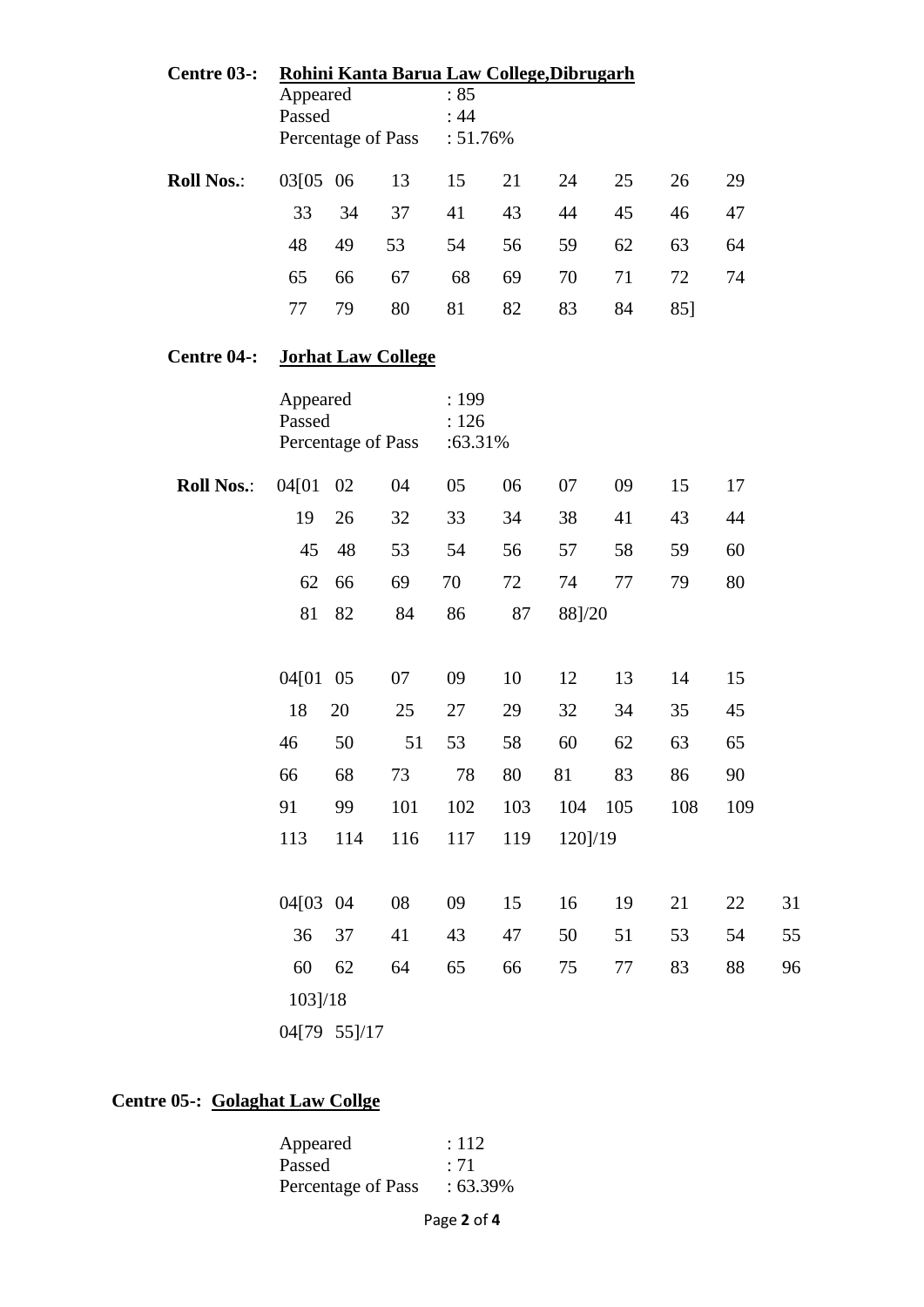| <b>Roll Nos.:</b> | 05[01 02 03 |     |     | 04  | 06  | 08  | 10  | 11  | 12  | 14  |
|-------------------|-------------|-----|-----|-----|-----|-----|-----|-----|-----|-----|
|                   | 15 16       |     | 17  | 19  | 20  | 29  | 30  | 36  | 37  | 38  |
|                   | 39          | 40  | 41  | 42  | 47  | 50  | 52  | 53  | 54  | 55  |
|                   | 56 57       |     | 58  | 59  | 62  | 63  | 68  | 69  | 75  | 77  |
|                   | 78          | 80  | 81  | 82  | 83  | 84  | 86  | 87  | 88  | 89  |
|                   | 90          | 91  | 93  | 94  | 95  | 96  | 97  | 98  | 99  | 100 |
|                   | 101         | 102 | 103 | 105 | 106 | 107 | 108 | 110 | 111 | 112 |
|                   | 114]        |     |     |     |     |     |     |     |     |     |

### **Centre 06-: North Lakhimpur Law Collge**

|                   | Appeared<br>Passed<br>Percentage of Pass |     |     | :109<br>: 43<br>$: 39.44\%$ |               |     |      |     |     |
|-------------------|------------------------------------------|-----|-----|-----------------------------|---------------|-----|------|-----|-----|
| <b>Roll Nos.:</b> | 06[02 04                                 |     | 05  | 07                          | <sup>11</sup> | 12  | 13   | 15  | 17  |
|                   | 19                                       | 22  | 23  | 25                          | 26            | 27  | 28   | 31  | 62  |
|                   | 66                                       | 70  | 74  | 78                          | 79            | 80  | 83   | 84  | 85  |
|                   | 86                                       | 89  | 92  | 95                          | 96            | 98  | 99   | 100 | 101 |
|                   | 102                                      | 104 | 105 | 106 107                     |               | 108 | 1091 |     |     |

### **Centre 07-: Dhemaji Law Collge**

|                   | Appeared<br>Passed<br>Percentage of Pass |  | :21<br>: 04<br>$: 19.04\%$ |      |
|-------------------|------------------------------------------|--|----------------------------|------|
| <b>Roll Nos.:</b> | 07103 05                                 |  | -13                        | 14 I |

### **Centre 08-: NERIM,Guwahati**

|                   | Appeared<br>Passed<br>Percentage of Pass : 50% |  |                         | :38<br>:19                        |    |        |  |    |    |  |
|-------------------|------------------------------------------------|--|-------------------------|-----------------------------------|----|--------|--|----|----|--|
| <b>Roll Nos.:</b> |                                                |  | 08[01 03 06 11 12 13 17 |                                   |    |        |  | 19 | 20 |  |
|                   |                                                |  | 22 24 25 27             |                                   | 30 | 311/20 |  |    |    |  |
|                   | 08[05 06 10                                    |  |                         | $12$ <sup><math>1/19</math></sup> |    |        |  |    |    |  |